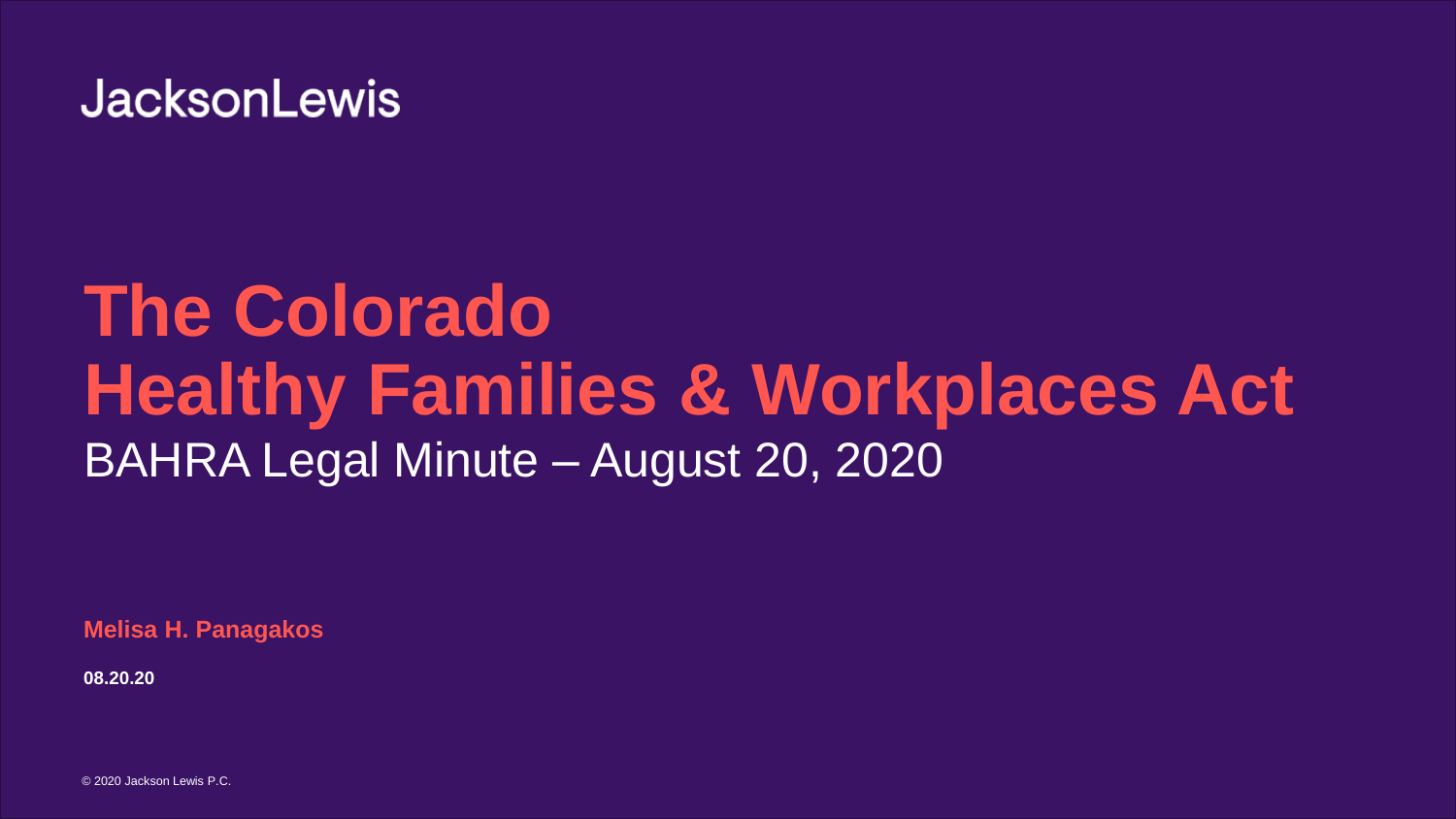### **Healthy Families & Workplaces Act** Applies to CO Employers w/ 16+ Epees (In 2022, Applies to All CO Employers)

#### **Effective July 14, 2020 –** *Public Health Emergency Paid Sick Leave*

• Must provide a one-time allotment of 2 weeks of paid sick leave during a public health emergency

#### **Effective January 1, 2021 –** *Paid Sick Leave*

- Must provide paid sick leave at a rate of 1 hour per 30 hours worked, up to 48 per year
- No "waiting period" paid sick leave accrual begin as soon as employee starts working
- Unused time must carry over from year to year, but not required to be paid at termination
- May be used for: (1) Illness, injury or care of employee or family member; (2) circumstances involving domestic violence, sexual assault, or stalking; or (3) in event of school closures.

#### *Questions?:* **Melisa.Panagakos@jacksonlewis.com 2**